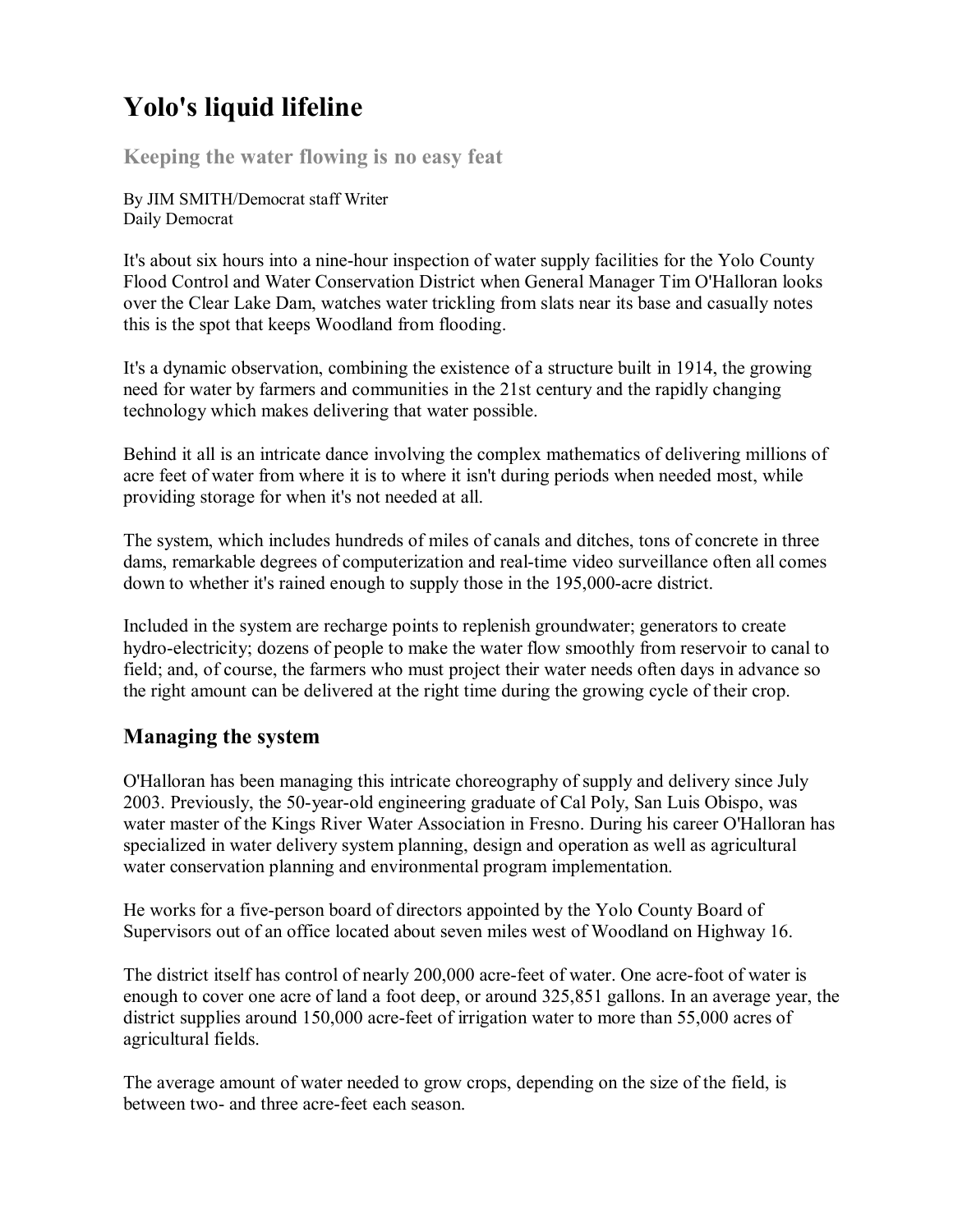On this day, the inspection starts at the Capay Diversion Dam, the longest inflatable rubber dam in the world. The water is low now and there's scarcely a trickle along Yolo County's primary water artery, Cache Creek.

As he will do throughout the day, O'Halloran points out video cameras that monitor the facility, along with other electronic equipment designed to measure flow rates and sediment, The information is fed back to the district office for calculation.

He also notes areas of the dam in need of repair, including points along the low-lying concrete structure topped by a water-filled, inflatable rubber barrier, which have been undercut by the pounding currents during normal winter months.

An inspection is needed, O'Halloran says while eyeing the concrete, to determine which sites need reinforcement or replacement.

The dam, he explains, is one of the last stops from which the creek can be regulated during times of high water. The math to calculate the release is rigorous, involving as much historical knowledge of the creek as well as water flow mechanics.

Releasing too much water too soon during the heavy winter runoff months could spell ruin for streamside landowners. Releasing too little water too late and water upstream could quickly back up and eventually become a wild, out-of-control torrent with enough energy and inertia to not only ruin fields but devastate Woodland as well.

#### **Water in reserve**

From the Capay Dam it's on to the Indian Valley Reservoir, the showpiece of the district. The reservoir is basically a backup storage system.

O'Halloran and the district have called the Lake County reservoir Yolo County's lifeline. Completed in 1975, the six-mile-long, one-mile-wide reservoir has a gross capacity of  $300,600$ acre feet.

Its purpose to is make water resources less vulnerable to the dry years that often limit supplies to Yolo County.

Clear Lake is Yolo County's primary source of agricultural water. The district obtained rights to store water in the lake in 1967 when it bought the privately owned Clear Lake Water Company and Cache Creek Dam.

That didn't provide enough water to supply farmers during dry years, so in 1974-75, the district built the Indian Valley Dam at a cost of \$9 million, which adjusted for inflation would be \$36.8 million today.

Presently the dam and surrounding area are undergoing a series of visual and physical improvements.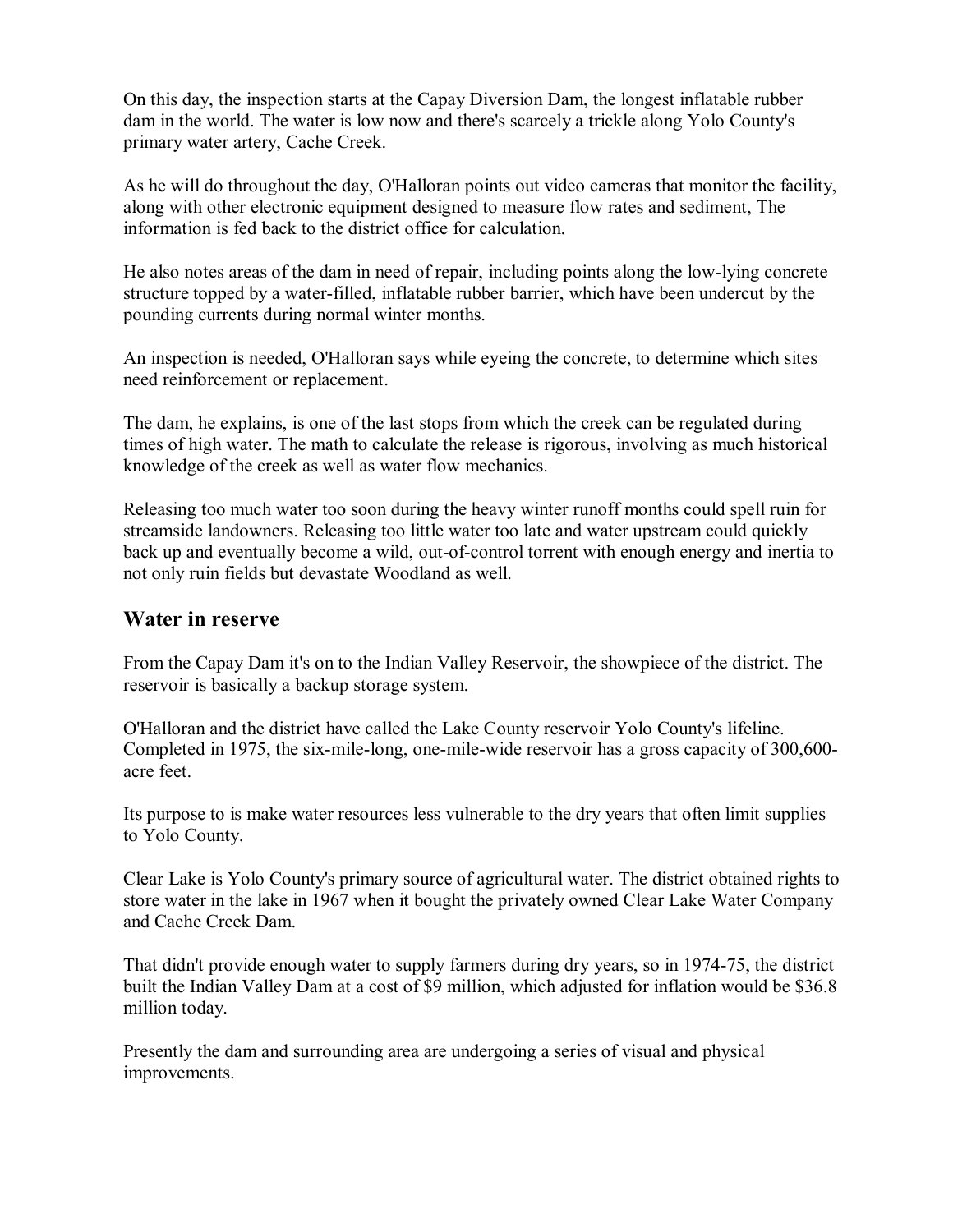Visually, the campground and public access area are being cleaned up to permit more public use. However, the reservoir is also being upgraded internally with critical water pipes being relined. The new lining will permit better flow into the power-generation room, which during normal operations, allows any extra electricity to be sold into the region's power grid.

O'Halloran stops to overlook the reservoir on a windblown blufftop and is able to display realtime data courtesy of his wireless laptop and video cameras. Logging on to a dedicated site while sitting beneath a broadband transmission tower - one of several built across the district that contains the camera, O'Halloran looks down on those visiting the lake's campground, zooming in for a closer view.

It's an eerie feeling to look up from the laptop and see two men casually talking near a pickup about a mile down the slope and then look back down at the computer screen and zoom in close enough with the camera to make out the details on their shirts. All the time, the men are unaware they are being watched.

Switching to another camera, O'Halloran zooms in on the power generation room lying within the dam itself, where he checks a variety of monitors. Again, the detail is so fine one can make out the information as clearly as actually being there.

Some of the cameras are expensive, costing several thousand dollars each, but the amount saved by eliminating personal visits along with the security they provide makes them worth the cost, O'Halloran says. Then again, there's also the issue of meeting federal Homeland Security requirements to protect the sites against "terrorism."

## **Maximizing use**

A few minutes later and O'Halloran is driving through the lake campground, showing off a newly remodeled restroom and other facilities, all designed for the use of tourists.

It's an idea that O'Halloran stresses throughout the tour: Maximizing use of water storage sites as a means of telling the district's story. The more people who use the lake for fishing, camping, boating and recreation, he feels, the greater their understanding.

After an inspection of the parking area, O'Halloran drives across the dam and then down to a spot below the earthen barrier to what appears to be a small shed. In fact, it's the entryway to a multi-story underground power room, where electricity is created during much of the year by the flowing water.

The system is shut down on this day as maintenance crews reline a pipe that's 60 inches in diameter. The thought of people crawling inside a tube more than a mile long - through which thousands of acre-feet of water normally rush - is eerie. But it's the only way to apply a protective polymer paint that will add years to the pipe's lifespan from the pummeling it receives.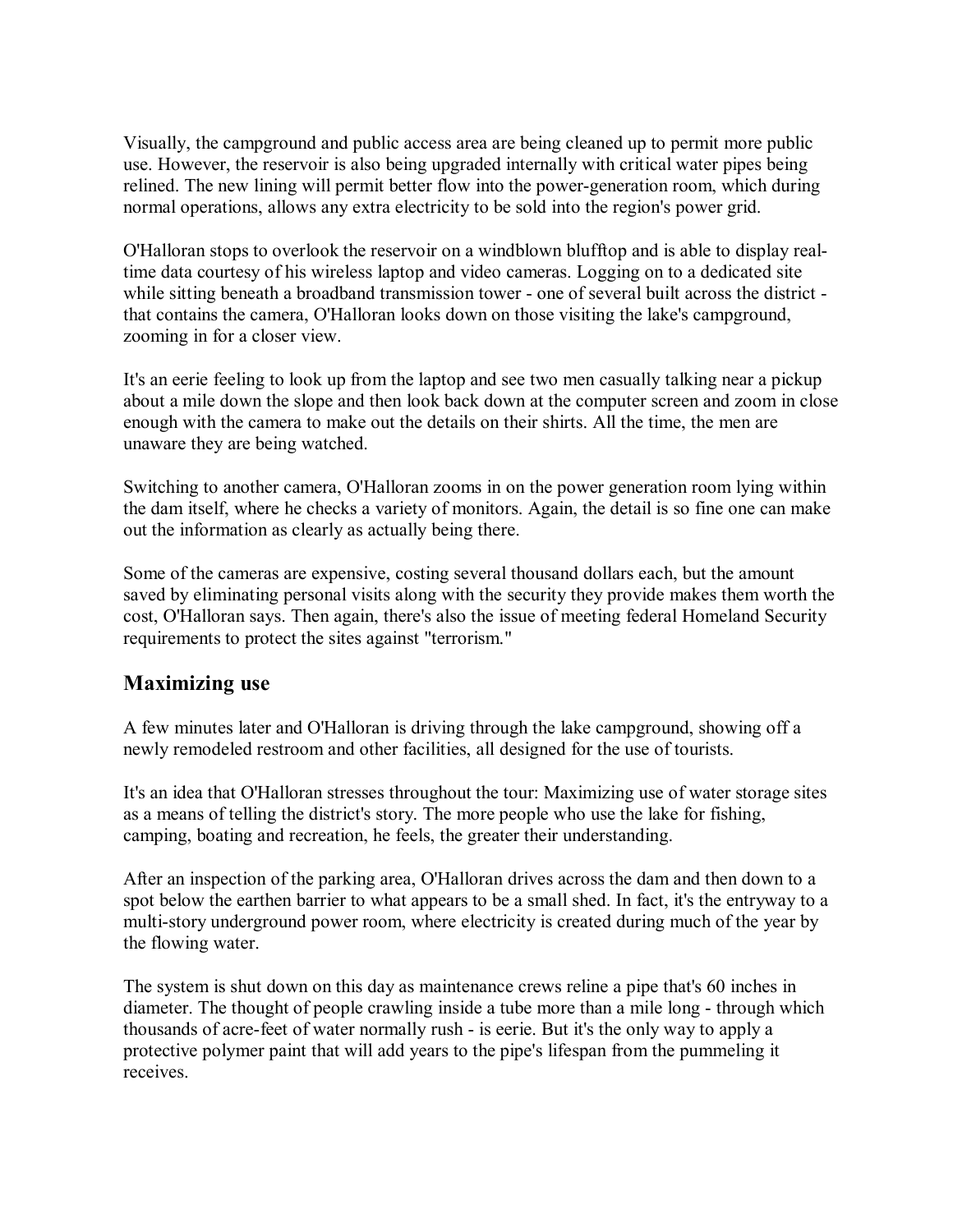The power room is also quiet. Of three turbines, only a single small turbine is turning, water provided by a secondary pipe only a few feet in diameter. Two other larger turbines - usually fed by the monster 60-inch pipe - are silent. O'Halloran points out the camera through which he was able to read the gauges minutes earlier via his computer monitor.

#### **A bit of water history**

From Indian Valley it's a long drive to Clear Lake and the county's primary water source.

But before the visit to the Clear Lake Dam, O'Halloran offers a little history about the Grigsby Riffle. The riffle is a natural rock sill created by volcanic action from ages past, located at the confluence of Cache and Seigler Creeks, near the community of Lower Lake and at the southern tip of the lake itself.

The site is less than awe-inspiring, considering how many people and businesses are affected by water provided downstream. Homes line the waterway, which looks sleepy and somewhat dreary this winter day.

But it's an important junction literally hidden beneath the slow-moving water. In 1872, a Captain Rumsey established the low point of the sill over which water must flow before it heads off into Yolo County and the Sacramento Valley.

The sill is, in effect, a barrier and Clear Lake's only outlet.

"Zero Rumsey" is the point at which the lake stops draining over the sill. "Zero Rumsey" is equal to 1,318.257 feet above sea level. A full lake is achieved when measurements reach 7.56 feet on the Rumsey Gage - 7.56 feet above 1,318.257 feet.

When Clear Lake is full, it contains 1,155,000 acre-feet of water.

The level of Clear Lake is controlled by the Rumsey Dam, built in 1914. Through a series of court decisions, the district can draw as much as 7.56 feet of water on the Rumsey Gage unless there are severe storms in which case the level can go up to 9 feet - but for no more than 10 consecutive days.

For example, according to the district, a full lake limits the outlet capacity at the Rumsey Dam to 2,540 cubic feet per second. During some past heavy storms, however, more than 37,400 cfs have been released. That's been allowed in order to prevent significant lakeside flooding.

Overall, the district is limited to 150,000-acre feet from a full lake. If Clear Lake is lower, however, then by court decree no water is released, which is why the Indian Valley Reservoir was constructed to maintain a consistent supply.

O'Halloran offers this background complete with charts and graphs before making his way to the Cache Creek Dam.